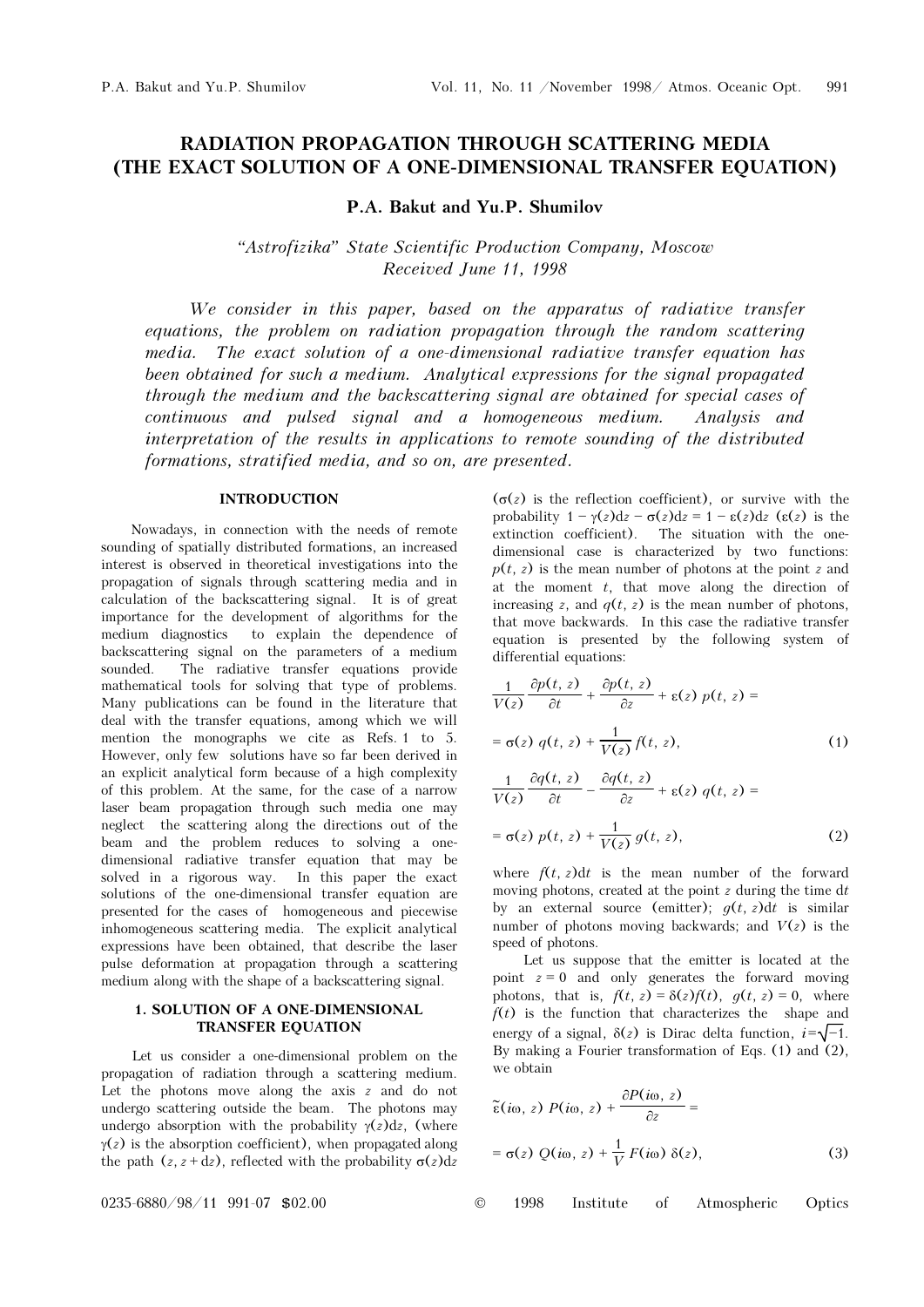$$
\widetilde{\epsilon}(i\omega, z) Q(i\omega, z) - \frac{\partial Q(i\omega, z)}{\partial z} = \sigma(z) P(i\omega, z), \qquad (4)
$$

where

$$
\tilde{\varepsilon}(i\omega, z) = \frac{i\omega}{V(z)} + \varepsilon(z);
$$
  
 
$$
P(i\omega, z) = \int p(t, z) e^{-i\omega t} dt;
$$
  
 
$$
F(i\omega) = \int f(t) e^{-i\omega t} dt.
$$

As follows from the system of equations (Eqs. (3) and (4)), the function  $P(i\omega, z)$  has the only break at the point  $z = 0$ , while the function  $Q(i\omega, z)$  is continuous.

Let us note that within the homogeneous  $\epsilon = \text{const.}$   $\sigma = \text{const.}$  intervals with no emitters the functions  $P$  and  $Q$  satisfy one and the same simple equation:

$$
\frac{\partial^2 P}{\partial z^2} - \lambda^2 p = 0,\tag{5}
$$

where  $\lambda^2 = \tilde{\epsilon}^2 - \sigma^2$ .

The solution of this equation has the following view:

$$
P = A e^{\lambda z} + B e^{-\lambda z} \quad (\text{Re } \lambda > 0), \tag{6}
$$

where  $A$  and  $B$  are arbitrary constants.

Let us consider the piecewise inhomogeneous medium with the internal interfaces  $(N$  is the number of the interfaces):  $a_0 = 0 < a_1 < a_2 < ... < a_N$ . Let the medium be homogeneous within the intervals  $(a_n, a_{n+1})$ ,  $(a_{n+1}, \infty)$  with the parameters there being  $\varepsilon(z) = \text{const} =$  $=\varepsilon_{n+1}$ ,  $\sigma(z) = \text{const} = \sigma_{n+1}$ ,  $V(z) = \text{const} = V_{n+1}$ . According to Eq. (5) we have that within these segments

$$
P(i\omega, z) = A_{n+1} e^{\lambda_{n+1} z} + B_{n+1} e^{-\lambda_{n+1} z};
$$
  
 
$$
Q(i\omega, z) = C_{n+1} e^{\lambda_{n+1} z} + D_{n+1} e^{-\lambda_{n+1} z}.
$$
 (7)

With the account of Eq. (4) we obtain

$$
A_{n+1} e^{\lambda_{n+1} z} + B_{n+1} e^{-\lambda_{n+1} z} =
$$
  
\n
$$
= \frac{\tilde{\epsilon}_{n+1} - \lambda_{n+1}}{\sigma_{n+1}} C_{n+1} e^{\lambda_{n+1} z} + \frac{\tilde{\epsilon}_{n+1} + \lambda_{n+1}}{\sigma_{n+1}} D_{n+1} e^{-\lambda_{n+1} z},
$$
  
\n
$$
A_{n+1} = \frac{\tilde{\epsilon}_{n+1} - \lambda_{n+1}}{\sigma_{n+1}} C_{n+1} = \frac{\sigma_{n+1}}{\tilde{\epsilon}_{n+1} + \lambda_{n+1}} C_{n+1},
$$

$$
B_{n+1} = \frac{\widetilde{\epsilon}_{n+1} + \lambda_{n+1}}{\sigma_{n+1}} D_{n+1} = \frac{\sigma_{n+1}}{\widetilde{\epsilon}_{n+1} - \lambda_{n+1}} D_{n+1}.
$$
 (8)

Since the functions  $P(i\omega, z)$  and  $Q(i\omega, t)$  are continuous at the points  $a_1$ ,  $a_2$ , ...,  $a_N$ , we have the following relations:

$$
C_{n+1}e^{\lambda_{n+1}a_n} + D_{n+1}e^{-\lambda_{n+1}a_n} = C_n e^{\lambda_n a_n} + D_n e^{-\lambda_n a_n}, \quad (9)
$$

$$
C_{n+1} \frac{\sigma_{n+1}}{\tilde{\epsilon}_{n+1} + \lambda_{n+1}} e^{\lambda_{n+1} a_n} + D_{n+1} \frac{\sigma_{n+1}}{\tilde{\epsilon}_{n+1} - \lambda_{n+1}} e^{-\lambda_{n+1} a_n} =
$$

$$
= C_n \frac{\sigma_n}{\tilde{\epsilon}_n + \lambda_n} e^{\lambda_n a_n} + D_n \frac{\sigma_n}{\tilde{\epsilon}_n - \lambda_n} e^{-\lambda_n a_n}.
$$
(10)

Using matrix designations, we can write these relations in the following form:

$$
\left(\frac{\sigma_{n+1}^{e^{\lambda_{n+1} a_n}}}{\tilde{\epsilon}_{n+1} + \lambda_{n+1}} e^{\lambda_{n+1} a_n} \frac{\sigma_{n+1}^{e^{-\lambda_{n+1} a_n}}}{\tilde{\epsilon}_{n+1} - \lambda_{n+1}} e^{-\lambda_{n+1} a_n} \right) \left(\frac{C_{n+1}}{D_{n+1}}\right) =
$$
\n
$$
= \left(\frac{\sigma_n^{e^{\lambda_n a_n}}}{\tilde{\epsilon}_n + \lambda_n} e^{\lambda_n a_n} \frac{\sigma_n^{e^{-\lambda_n a_n}}}{\tilde{\epsilon}_n - \lambda_n} e^{-\lambda_n a_n} \right) \left(\frac{C_n}{D_n}\right). \tag{11}
$$

Assuming that

$$
\begin{pmatrix}\n\widetilde{C}_n \\
\widetilde{D}_n\n\end{pmatrix} = \begin{pmatrix}\n1 & 1 \\
\sigma_n & \sigma_n \\
\widetilde{\epsilon}_n + \lambda_n \ \widetilde{\epsilon}_n - \lambda_n\n\end{pmatrix} \begin{pmatrix}\ne^{\lambda_n d_{n-1}} & 0 \\
0 & e^{-\lambda_n d_{n-1}}\n\end{pmatrix} \begin{pmatrix}\nC_n \\
D_n\n\end{pmatrix},
$$
\n(12)

Eq. (11) can be reduced to the following view:

$$
\begin{pmatrix}\n\tilde{C}_{n+1} \\
\tilde{D}_{n+1}\n\end{pmatrix} = \frac{1}{2} \begin{pmatrix}\n\tilde{\epsilon}_{n} & \frac{\tilde{\epsilon}_{n}}{\lambda_{n}} + 1 & -\frac{\sigma_{n}}{\lambda_{n}} \\
\frac{\sigma_{n}}{\lambda_{n}} & -\frac{\tilde{\epsilon}_{n}}{\lambda_{n}} + 1\n\end{pmatrix} + \frac{\sigma_{n}}{\lambda_{n} + \varepsilon^{-\lambda_{n} \Delta a_{n}}} \begin{pmatrix}\n-\tilde{\epsilon}_{n} & \frac{\sigma_{n}}{\lambda_{n}} \\
-\frac{\tilde{\epsilon}_{n}}{\lambda_{n}} + 1 & \frac{\sigma_{n}}{\lambda_{n}} \\
-\frac{\sigma_{n}}{\lambda_{n}} & \frac{\tilde{\epsilon}_{n}}{\lambda_{n}} + 1\n\end{pmatrix} \begin{pmatrix}\n\tilde{C}_{n} \\
\tilde{D}_{n}\n\end{pmatrix} = g_{n} * \begin{pmatrix}\n\tilde{C}_{n} \\
\tilde{D}_{n}\n\end{pmatrix},
$$

where 
$$
\Delta a_n = a_n - a_{n-1}
$$
;  
\n
$$
g_n = \left\{ e^{\lambda_n \Delta a_n} \begin{pmatrix} x_n \\ y_n \end{pmatrix} (x_n, -y_n) + e^{-\lambda_n \Delta a_n} \begin{pmatrix} y_n \\ x_n \end{pmatrix} (-y_n, x_n) \right\} =
$$
\n
$$
= \sum_{\theta = \pm 1} e^{\theta \lambda_n \Delta a_n} \left( \frac{u_n + \theta v_n}{2} \right) \left( \frac{v_n + \theta u_n}{2}, \frac{v_n - \theta u_n}{2} \right). \tag{13}
$$

Here, the following designations are used:

$$
x_n = \frac{1}{2} \left( \sqrt{\frac{\widetilde{\epsilon}_n + \sigma_n}{\lambda_n}} + \sqrt{\frac{\widetilde{\epsilon}_n - \sigma_n}{\lambda_n}} \right) = \frac{u_n + v_n}{2};
$$
  

$$
y_n = \frac{1}{2} \left( \sqrt{\frac{\widetilde{\epsilon}_n + \sigma_n}{\lambda_n}} - \sqrt{\frac{\widetilde{\epsilon}_n - \sigma_n}{\lambda_n}} \right) = \frac{u_n - v_n}{2},
$$
(14)

where

$$
u_n = \sqrt{\frac{\widetilde{\epsilon}_n + \sigma_n}{\lambda_n}} \; ; \; v_n = \sqrt{\frac{\widetilde{\epsilon}_n - \sigma_n}{\lambda_n}} = \frac{1}{u_n} \; .
$$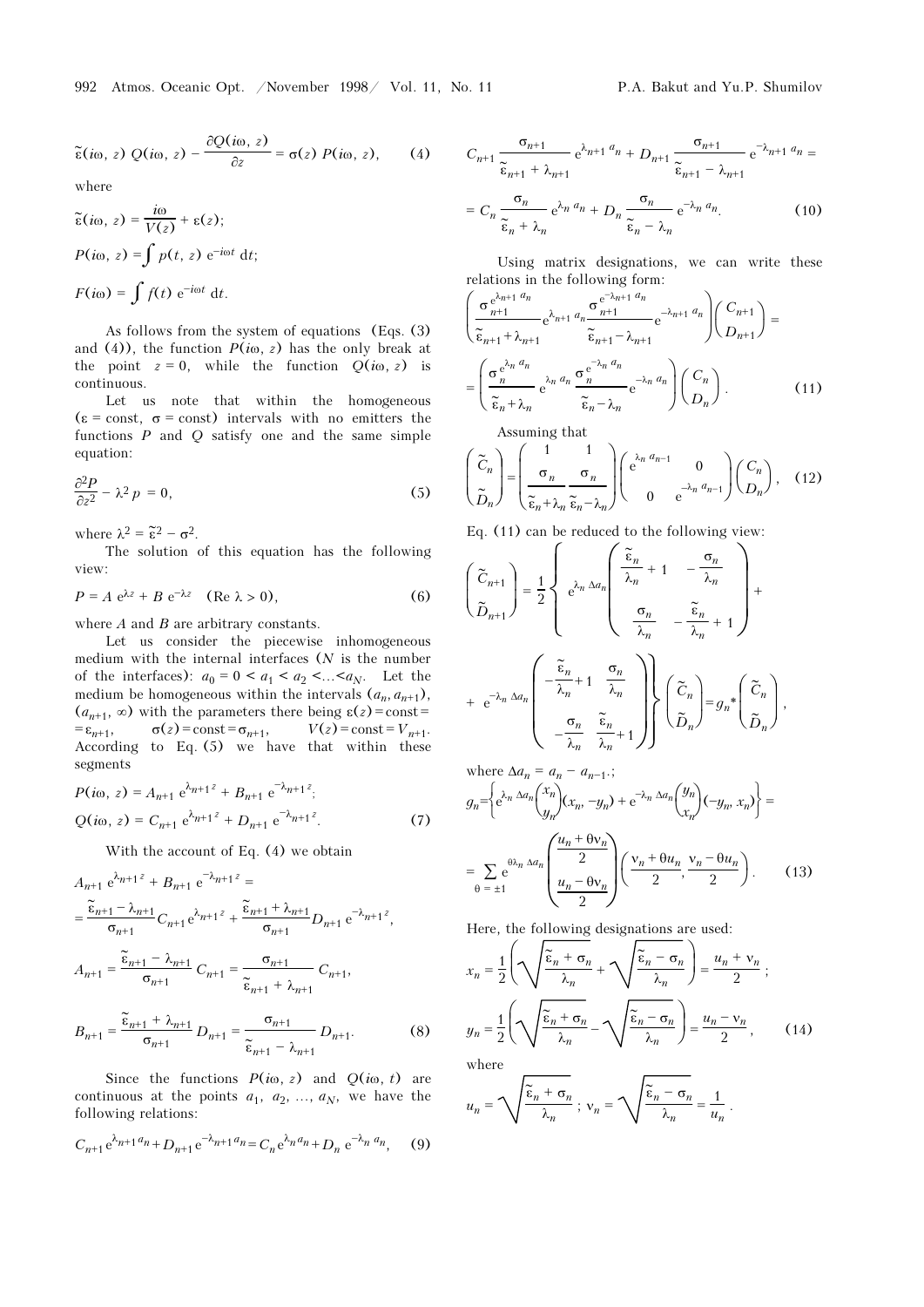As a result one may write that

$$
\begin{pmatrix}\n\widetilde{C}_{N+1} \\
\widetilde{D}_{N+1}\n\end{pmatrix} = \prod_{n=1}^{N} g_n \begin{pmatrix} \widetilde{C}_1 \\ \widetilde{D}_1 \end{pmatrix}.
$$

Using Eq. (13), we obtain

$$
\prod_{n=1}^{N} g_n = \sum_{\theta_1, \theta_2, \dots, \theta_N = \pm 1} \frac{\sum_{n=1}^{N} \theta_n \lambda_n \Delta a_n}{\sum_{n=2}^{N} \frac{1}{2} (u_{n-1} v_n + \theta_n \theta_{n-1} v_{n-1} u_n) \times \sum_{\alpha_1, \alpha_2, \alpha_3, \alpha_4, \alpha_5, \alpha_7, \alpha_8, \alpha_9, \alpha_9, \alpha_9, \alpha_1, \alpha_1, \alpha_1, \alpha_1, \alpha_2, \alpha_1, \alpha_2, \alpha_1, \alpha_2, \alpha_1, \alpha_2, \alpha_1, \alpha_2, \alpha_1, \alpha_2, \alpha_1, \alpha_2, \alpha_1, \alpha_2, \alpha_2, \alpha_1, \alpha_2, \alpha_2, \alpha_1, \alpha_2, \alpha_1, \alpha_2, \alpha_1, \alpha_2, \alpha_1, \alpha_2, \alpha_1, \alpha_2, \alpha_1, \alpha_2, \alpha_1, \alpha_2, \alpha_1, \alpha_2, \alpha_1, \alpha_2, \alpha_1, \alpha_2, \alpha_1, \alpha_2, \alpha_1, \alpha_2, \alpha_1, \alpha_2, \alpha_1, \alpha_2, \alpha_1, \alpha_2, \alpha_1, \alpha_2, \alpha_1, \alpha_2, \alpha_1, \alpha_2, \alpha_1, \alpha_2, \alpha_1, \alpha_2, \alpha_1, \alpha_2, \alpha_1, \alpha_2, \alpha_1, \alpha_2, \alpha_1, \alpha_1, \alpha_2, \alpha_1, \alpha_2, \alpha_1, \alpha_2, \alpha_1, \alpha_2, \alpha_1, \alpha_2, \alpha_1, \alpha_2, \alpha_1, \alpha_2, \alpha_1, \alpha_2, \alpha_1, \alpha_2, \alpha_1, \alpha_2, \alpha_1, \alpha_2, \alpha_1, \alpha_2, \alpha_1, \alpha_2, \alpha_1, \alpha_2, \alpha_1, \alpha_2, \alpha_1, \alpha_2, \alpha_1, \alpha_2, \alpha_1, \alpha_2, \alpha_1, \alpha_2, \alpha_1, \alpha_2, \alpha_1, \alpha_2, \alpha_1, \alpha_2, \alpha_1, \alpha_2, \alpha_1, \alpha_2, \alpha_1, \alpha_
$$

In the final result we obtain

$$
C_{N+1} = \frac{\sigma_{N+1}}{2\lambda_{N+1}} e^{-\lambda_{N+1} a_N} \sum_{\theta_1, \theta_2, ..., \theta_N = \pm 1} \frac{\sum_{n=1}^{N} \theta_n \lambda_n \Delta a_n}{e^{n+1}} \times \frac{\prod_{n=2}^{N} \frac{1}{2} (u_{n-1} v_n + \theta_n \theta_{n-1} v_{n-1} u_n) \times \frac{1}{2} \frac{v_{N+1} u_N + \theta_N u_{N+1} v_N}{u_{N+1} - v_{N+1}} \times \frac{\left(\frac{1 + \theta_1}{u_1 + v_1} \frac{\sigma_1}{\tilde{\epsilon} + \lambda_1}\right) C_1 + \left[\frac{1 - \theta_1}{u_1 - v_1} \frac{\sigma_1}{\tilde{\epsilon} - \lambda_1}\right] D_1}.
$$
 (15)

 $\ddot{\phantom{a}}$ 

To determine  $D_1$ , we make use of the following considerations. It is obvious that

$$
P(i\omega, z) = \begin{cases} \frac{\widetilde{\epsilon}_1 - \lambda_1}{\sigma_1} C_0 e^{\lambda_1 z}, & -\omega < z \le 0, \\ \frac{\widetilde{\epsilon}_1 - \lambda_1}{\sigma_1} C_1 e^{\lambda_1 z} + \frac{\widetilde{\epsilon}_1 + \lambda_1}{\sigma_1} D_1 e^{-\lambda_1 z}, & 0 \le z \le a_1. \end{cases}
$$

At the point  $z = 0$ ,  $P(i\omega, z)$  undergoes a break that amounts to  $F(i\omega)/V_1$ . From that we obtain

$$
(q_1 - q_0) \frac{\tilde{\epsilon}_1 - \lambda_1}{\sigma_1} + D_1 \frac{\tilde{\epsilon}_1 + \lambda_1}{\sigma_1} = \frac{1}{V_1} F(i\omega).
$$

Then

$$
Q(i\omega, z) = \begin{cases} C_0 e^{\lambda_1 z}, & -\infty < z \le 0, \\ C_1 e^{\lambda_1 z} + D_1 e^{-\lambda_1 z}, & 0 \le z \le a_1. \end{cases}
$$

The function  $Q(i\omega, z)$  is continuous at the point  $z = 0$ . Therefore  $C_1 - C_0 + D_1 = 0$ . Hence

$$
D_1 = \sigma_1 / (2 \lambda_1 V_1) F(i\omega) . \tag{16}
$$

It is clear, from the physical point of view, that on the interval  $(a_N, \infty)$  the function  $Q(i\omega, z) = D_{N+1}e^{-\lambda_{N+1}}$ , i.e.,  $C_{N+1} = 0$ . As a consequence, we obtain from Eq. (15) the following equation for determining  $C_1$ :

$$
0 = \sum_{\theta_1, \theta_2, ..., \theta_N = \pm 1} \sum_{n=2}^{N} e^{n-1} \prod_{n=2}^{N+1} (u_{n-1}v_n + \theta_n \theta_{n-1} v_{n-1} u_n) \times \left( \frac{1 + \theta_1}{u_1 + v_1} C_1 + \frac{1 - \theta_1}{u_1 - V_1} \frac{\sigma_1}{2\lambda_1 V_1} F(i\omega) \right).
$$

Hence

$$
q_{1} = -\frac{u_{1} + v_{1}}{u_{1} - v_{1}} \frac{\sigma_{1}}{2\lambda_{1} V_{1}} F(i\omega) e^{-2\lambda_{1} \Delta a_{1}} \left\{ 1 - 2 V_{1} u_{2} \frac{\theta_{2}, ..., \theta_{N} = \pm 1}{N} \sum_{n=3}^{N} \frac{e^{n} \lambda_{n} \Delta a_{n} N_{n+1}}{n!} (u_{n-1} v_{n} + \theta_{n} \theta_{n-1} v_{n-1} u_{n}) \right\} = -\frac{\sum_{\alpha_{1}}^{N} \frac{1}{2\lambda_{1} V_{1}} \sigma_{1}}{\sigma_{1}} F(i\omega) e^{-2\lambda_{1} \Delta a_{1}} \left\{ 1 - 2 V_{1} u_{2} \frac{\theta_{2}, ..., \theta_{N} = \pm 1}{N} \sum_{n=2}^{N} \frac{e^{n} \lambda_{n} \Delta a_{n} N_{n+1}}{n!} (u_{n-1} v_{n} + \theta_{n} \theta_{n-1} v_{n-1} u_{n}) \right\} = -\frac{\sum_{\alpha_{1}}^{N} \frac{1}{2\lambda_{1} V_{1}} \sigma_{1}}{\sigma_{1}} F(i\omega) e^{-2\lambda_{1} \Delta a_{1}} \left\{ 1 - 2 \frac{\sum_{\alpha_{2}}^{N} \frac{1}{2\lambda_{2}} \frac{1}{N} \sum_{n=2}^{N} e^{n} \lambda_{n} \Delta a_{n}}{N} \frac{\sum_{n=3}^{N} \left( \frac{\sum_{\alpha_{1}}^{N} \left( \frac{\sum_{\alpha_{1}}^{N} (1 - \sum_{\alpha_{1}}^{N} \Delta a_{\alpha_{1}}^{N} - \sum_{\alpha_{1}}^{N} \Delta a_{\alpha_{1}}^{N} - \sum_{\alpha_{1}}^{N} \Delta a_{\alpha_{1}}^{N} - \sum_{\alpha_{1}}^{N} \Delta a_{\alpha_{1}}^{N} \right)}{\sum_{\alpha_{2}, ..., \alpha_{N} = \pm 1}^{N} e^{n} \Delta a_{n}} \prod_{n=2}^{N} \left( \frac{\sum_{\alpha_{n-1}}^{N} \left( \frac{\sum_{\alpha_{1}}^{N} (1 - \sum_{\alpha_{1}}^{N} \Delta a_{\alpha_{1}}^{N} - \sum_{\alpha_{1}}^{N} - \sum_{\alpha_{1}}^{N} \Delta a_{\alpha_{1
$$

The backscattered signal Q at the point  $z = 0$  is as follows:

 $Q(i\omega, 0) = q_0 = q_1 + D_1.$ 

Thus,  $C_1$  and  $D_1$  are found.

It is of a primary interest to determine the backscattered signal at the point of the emitter location, i.e., at  $z = 0$ . Obviously, the backscattered signal at the point  $z = 0$  is as follows: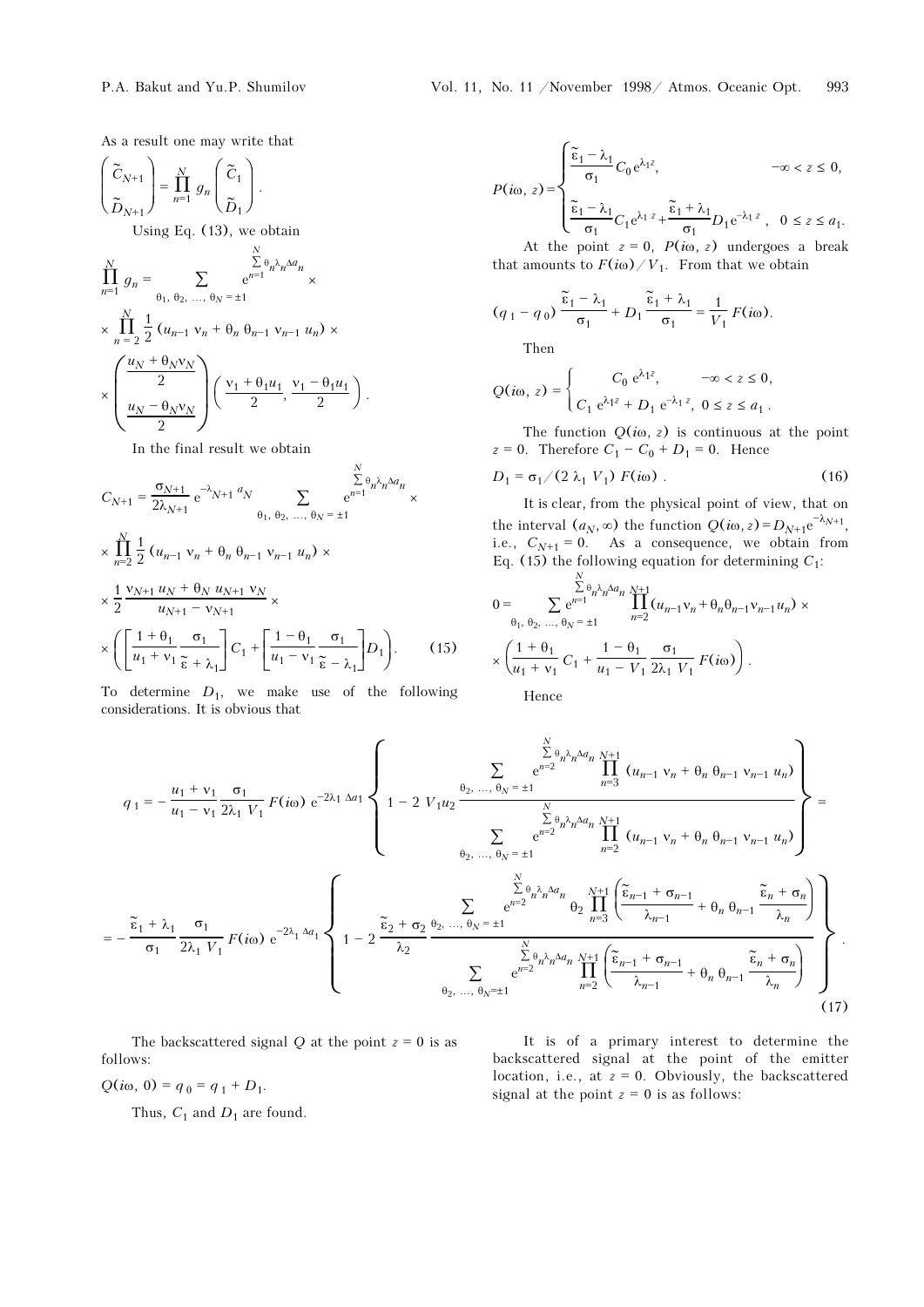$$
q_0 = q_1 + D_1 = \sigma_1/(2\lambda_1 V_1) F(i\omega) \left\{ 1 + \frac{\tilde{\epsilon}_1 + \lambda_1}{\sigma_1} \exp\{-2\lambda_1 \Delta a_1\} - 2 \left( \frac{\tilde{\epsilon}_1 + \lambda_1}{\sigma_1} \right) \frac{\tilde{\epsilon}_1 + \sigma_1}{\lambda_1} \exp\{-2\lambda_1 \Delta a_1\} \times \right\}
$$

$$
\sum_{\alpha_2, \dots, \theta_N = \pm 1} \exp\left\{ \sum_{n=2}^N \theta_n \lambda_n \Delta a_n \right\} \prod_{n=3}^{N+1} \left( \frac{\tilde{\epsilon}_{n-1} + \sigma_{n-1}}{\lambda_{n-1}} + \theta_n \theta_{n-1} \frac{\tilde{\epsilon}_n + \sigma_n}{\lambda_n} \right)
$$

$$
\sum_{\theta_2, \dots, \theta_N = \pm 1} \exp\left\{ \sum_{n=2}^N \theta_n \lambda_n \Delta a_n \right\} \prod_{n=2}^{N+1} \left( \frac{\tilde{\epsilon}_{n-1} + \sigma_{n-1}}{\lambda_{n-1}} + \theta_n \theta_{n-1} \frac{\tilde{\epsilon}_n + \sigma_n}{\lambda_n} \right) \right\}.
$$
(18)

It is assumed therewith that  $\theta_1=\theta_{N+1}=1.$ 

## 2. ANALYSIS OF THE SOLUTION

**2.1.** For the case of a steady-state signal, the equation for  $C_0$  is as follows:

$$
q_{0}(t, z = 0) = q_{0}(t) = q_{0} = \frac{\sigma_{1}}{2\lambda_{1} V_{1}} f \left\{ 1 + \frac{\epsilon_{1} + \lambda_{1}}{\sigma_{1}} \exp \{-2 \lambda_{1} \Delta a_{1}\} - 2 \frac{\epsilon_{1} + \lambda_{1}}{\sigma_{1}} \frac{\epsilon_{1} + \sigma_{1}}{\lambda_{1}} \exp \{-2 \lambda_{1} \Delta a_{1}\} \times \frac{\sum_{\theta_{2}, \dots, \theta_{N} = \pm 1} \exp \left\{ \sum_{n=2}^{N} \theta_{n} \lambda_{n} \Delta a_{n} \right\} \prod_{n=3}^{N+1} \left( \frac{\epsilon_{n-1} + \sigma_{n-1}}{\lambda_{n-1}} + \theta_{n} \theta_{n-1} \frac{\epsilon_{n} + \sigma_{n}}{\lambda_{n}} \right)}{\sum_{\theta_{2}, \dots, \theta_{N} = \pm 1} \exp \left\{ \sum_{n=2}^{N} \theta_{n} \lambda_{n} \Delta a_{n} \right\} \prod_{n=2}^{N+1} \left( \frac{\epsilon_{n-1} + \sigma_{n-1}}{\lambda_{n-1}} + \theta_{n} \theta_{n-1} \frac{\epsilon_{n} + \sigma_{n}}{\lambda_{n}} \right)} \right\}.
$$
 (19)

Let us introduce the following designation:

$$
\frac{q_0}{f/(2V_1)} = \hat{C}_0 \ . \tag{20}
$$

Consider now the case of the 3-layer medium. According to Eq. (19) at  $N = 3$ , we obtain

$$
\hat{C}_0 = \frac{\sigma_1}{\lambda_1} \left\{ 1 + \frac{\epsilon_1 + \lambda_1}{\sigma_1} \exp \{-2 \lambda_1 \Delta a_1\} - 2 \frac{\epsilon_1 + \lambda_1}{\sigma_1} \frac{\epsilon_1 + \sigma_1}{\lambda_1} \exp \{-2 \lambda_1 \Delta a_1\} \times \frac{\exp \{\lambda_2(a_2 - a_1) + \lambda_3(a_3 - a_2)\} \left(\frac{\epsilon_2 + \sigma_2}{\lambda_2} + \frac{\epsilon_3 + \sigma_3}{\lambda_3}\right) \times \right.}{\exp \{\lambda_2(a_2 - a_1) + \lambda_3(a_3 - a_2)\} \left(\frac{\epsilon_1 + \sigma_1}{\lambda_1} + \frac{\epsilon_2 + \sigma_2}{\lambda_2}\right) \left(\frac{\epsilon_2 + \sigma_2}{\lambda_2} + \frac{\epsilon_3 + \sigma_3}{\lambda_3}\right) \times \left.\frac{\left(\frac{\epsilon_3 + \sigma_3}{\lambda_3} + \frac{\epsilon_4 + \sigma_4}{\lambda_4}\right) + \exp \{\lambda_2(a_2 - a_1) - \lambda_3(a_3 - a_2)\} \times \right.}{\left.\times \left(\frac{\epsilon_3 + \sigma_3}{\lambda_3} + \frac{\epsilon_4 + \sigma_4}{\lambda_4}\right) + \exp \{\lambda_2(a_2 - a_1) - \lambda_3(a_3 - a_2)\} \times \left.\frac{\left(\frac{\epsilon_2 + \sigma_2}{\lambda_2} - \frac{\epsilon_3 + \sigma_3}{\lambda_3}\right) \left(\frac{\epsilon_3 + \sigma_3}{\lambda_3} - \frac{\epsilon_4 + \sigma_4}{\lambda_4}\right) + \left.\frac{\left(\frac{\epsilon_1 + \sigma_1}{\lambda_1} + \frac{\epsilon_2 + \sigma_2}{\lambda_2}\right) \left(\frac{\epsilon_2 + \sigma_2}{\lambda_2} - \frac{\epsilon_3 + \sigma_3}{\lambda_3}\right) \left(\frac{\epsilon_3 + \sigma_3}{\lambda_3} - \frac{\epsilon_4 + \sigma_4}{\lambda_4}\right) + \left.\frac{\left(\frac{\epsilon_1 + \sigma_1}{\lambda_1} + \frac{\epsilon_2 + \sigma_2}{\lambda_2}\right) \left(\frac{\epsilon_2 + \sigma_2}{\lambda_2} - \frac{\epsilon_3 + \sigma_3}{\lambda_3}\right) \left(\frac{\epsilon_3 + \sigma_3}{\lambda_3} -
$$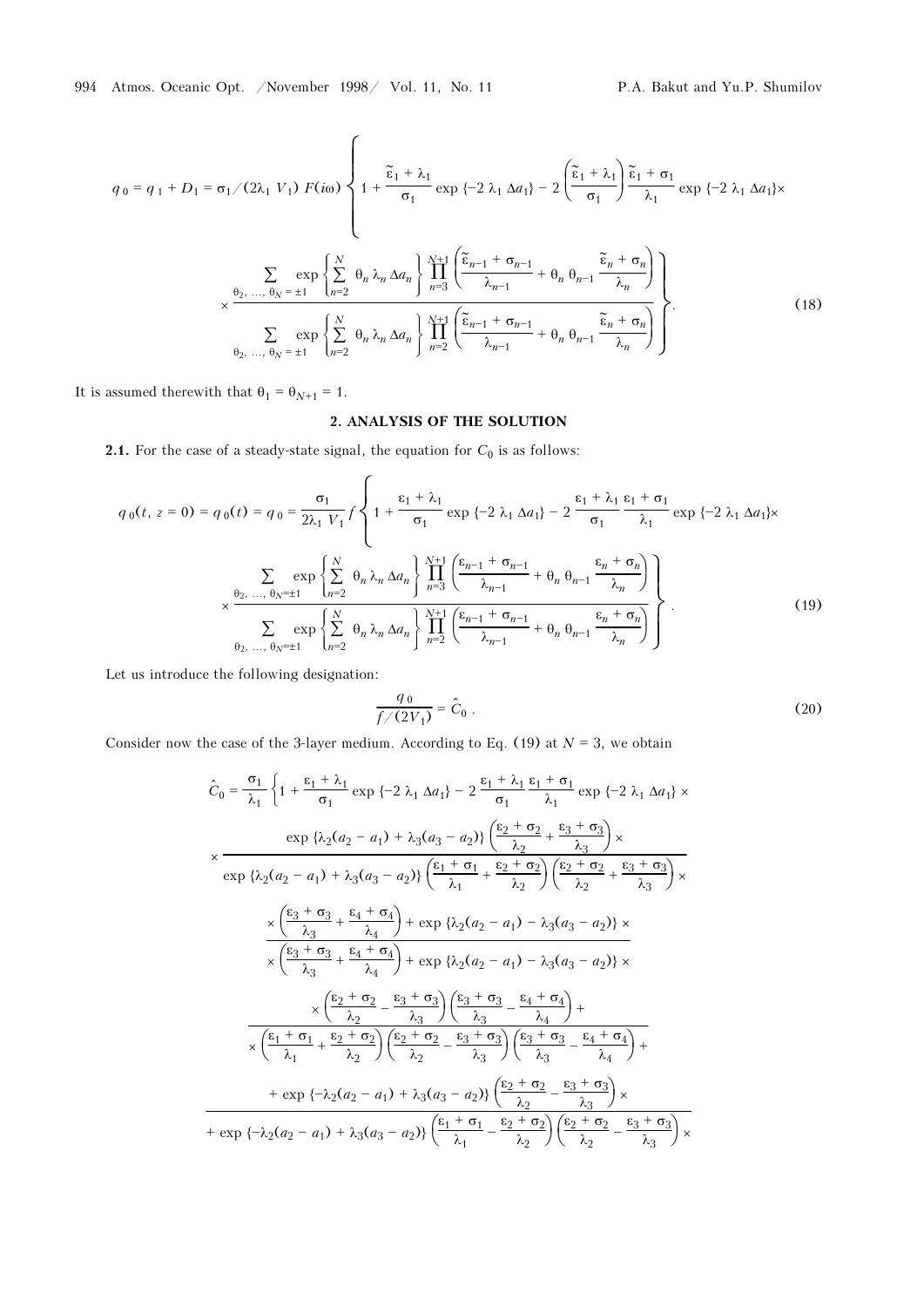$$
\frac{\times \left(\frac{\epsilon_3 + \sigma_3}{\lambda_3} + \frac{\epsilon_4 + \sigma_4}{\lambda_4}\right) + \exp\left\{-\lambda_2(a_2 - a_1) - \lambda_3(a_3 - a_2)\right\} \times \left(\frac{\epsilon_3 + \sigma_3}{\lambda_3} + \frac{\epsilon_4 + \sigma_4}{\lambda_4}\right) + \exp\left\{-\lambda_2(a_2 - a_1) + \lambda_3(a_3 - a_2)\right\} \times \left(\frac{\epsilon_2 + \sigma_2}{\lambda_2} + \frac{\epsilon_3 + \sigma_3}{\lambda_3}\right) \left(\frac{\epsilon_3 + \sigma_3}{\lambda_3} - \frac{\epsilon_4 + \sigma_4}{\lambda_4}\right) \times \left(\frac{\epsilon_1 + \sigma_1}{\lambda_1} - \frac{\epsilon_2 + \sigma_2}{\lambda_2}\right) \left(\frac{\epsilon_2 + \sigma_2}{\lambda_2} + \frac{\epsilon_3 + \sigma_3}{\lambda_3}\right) \left(\frac{\epsilon_3 + \sigma_3}{\lambda_3} - \frac{\epsilon_4 + \sigma_4}{\lambda_4}\right) \tag{21}
$$

At  $\frac{\epsilon_3+\sigma_3}{\lambda_3} \ll \frac{\epsilon_4+\sigma_4}{\lambda_4}$  the terms containing the factor  $(\epsilon_4+\sigma_4)/\lambda_4$  can be canceled, and Eq. (21) takes a simpler form

$$
\hat{C}_0 = \frac{\sigma_1}{\lambda_1} \left\{ 1 + \frac{\epsilon_1 + \lambda_1}{\sigma_1} \exp \{-2 \lambda_1 \Delta a_1\} - 2 \frac{\epsilon_1 + \lambda_1}{\sigma_1} \frac{\epsilon_1 + \sigma_1}{\lambda_1} \exp \{-2 \lambda_1 \Delta a_1\} \times \frac{\exp \{\lambda_2(a_2 - a_1) + \lambda_3(a_3 - a_2)\} \left(\frac{\epsilon_2 + \sigma_2}{\lambda_2} + \frac{\epsilon_3 + \sigma_3}{\lambda_3}\right) - \frac{\exp \{\lambda_2(a_2 - a_1) + \lambda_3(a_3 - a_2)\} \left(\frac{\epsilon_1 + \sigma_1}{\lambda_1} + \frac{\epsilon_2 + \sigma_2}{\lambda_2}\right) \left(\frac{\epsilon_2 + \sigma_2}{\lambda_2} + \frac{\epsilon_3 + \sigma_3}{\lambda_3}\right) - \frac{\exp \{\lambda_2(a_2 - a_1) - \lambda_3(a_3 - a_2)\} \left(\frac{\epsilon_1 + \sigma_1}{\lambda_2} + \frac{\epsilon_2 + \sigma_2}{\lambda_3}\right) + \frac{\exp \{\lambda_2(a_2 - a_1) - \lambda_3(a_3 - a_2)\} \left(\frac{\epsilon_1 + \sigma_1}{\lambda_1} + \frac{\epsilon_2 + \sigma_2}{\lambda_2}\right) \left(\frac{\epsilon_2 + \sigma_2}{\lambda_2} - \frac{\epsilon_3 + \sigma_3}{\lambda_3}\right) + \frac{\exp \{\lambda_2(a_2 - a_1) + \lambda_3(a_3 - a_2)\} \left(\frac{\epsilon_2 + \sigma_2}{\lambda_2} - \frac{\epsilon_3 + \sigma_3}{\lambda_3}\right) - \frac{\exp \{\lambda_2(a_2 - a_1) + \lambda_3(a_3 - a_2)\} \left(\frac{\epsilon_2 + \sigma_2}{\lambda_1} - \frac{\epsilon_2 + \sigma_2}{\lambda_2}\right) \left(\frac{\epsilon_2 + \sigma_2}{\lambda_2} - \frac{\epsilon_3 + \sigma_3}{\lambda_3}\right) - \frac{\exp \{\lambda_2(a_2 - a_1) - \lambda_3(a_3 - a_2)\} \left(\frac{\epsilon_2 + \sigma_2}{\lambda_2} + \frac{\epsilon_3 + \sigma_3}{\lambda_3}\right)}{\left(\frac{\epsilon_2 + \sigma_2}{\lambda_2} + \frac{\epsilon_3 + \sigma_3}{\
$$

The results calculated by Eq. (22) using different parameters  $\varepsilon_i$  and  $\sigma_i$ , are shown in Fig. 1. These results allow one, in particular, to draw a conclusion, that an object with the characteristics  $\varepsilon_4$  and  $\sigma_4$  may be better seen from the side of the absorbing ("blackB) medium with the characteristics  $\varepsilon_2$  and  $\sigma_2$  than in the opposite direction, given certain combination of parameters of the non-mixed layers of different media and that the medium with  $\varepsilon_3$  and  $\sigma_3$  characteristics is a reflective ("whiteB) medium.

 $\rightarrow$ 

The above obtained dependences make up the theoretical basis for the developments on creating stratified media that have preset characteristics that may be controlled.

Let us also present the view of the direct and reflected continuous signal in the case of a homogeneous medium:

$$
P(t, z) = \frac{1}{2V} f\left(\frac{\varepsilon}{\lambda} + \text{sign}(z)\right) \exp(-\lambda |z|);
$$
  
\n
$$
Q(t, z) = \frac{1}{2V} f\frac{\sigma}{\lambda} \exp(-\lambda |z|),
$$
  
\n
$$
Q(t, z = 0) = \frac{f}{2V} \frac{\sigma}{\lambda}.
$$
\n(23)



FIG. 1. The dependence of  $\hat{C}$  on  $\sigma_2$ :  $\sigma_3 = 0.8 \cdot 10^{-2}$  m<sup>-1</sup> (1);  $\sigma_3 = 0.2 \cdot 10^{-2} \text{ m}^{-1}$  (2); for  $a_1 = 1000 \text{ m}$ ,  $a_2 =$  $= 1020$  m,  $a_3 = 1040$  m,  $\varepsilon_3 = 10^{-4}$  m<sup>-1</sup>;  $\sigma_1 = 0.5 \cdot 10^{-1}$  m<sup>-1</sup>; and  $\varepsilon_2 = \varepsilon_3 = 10^{-2} \text{ m}^{-1}$ .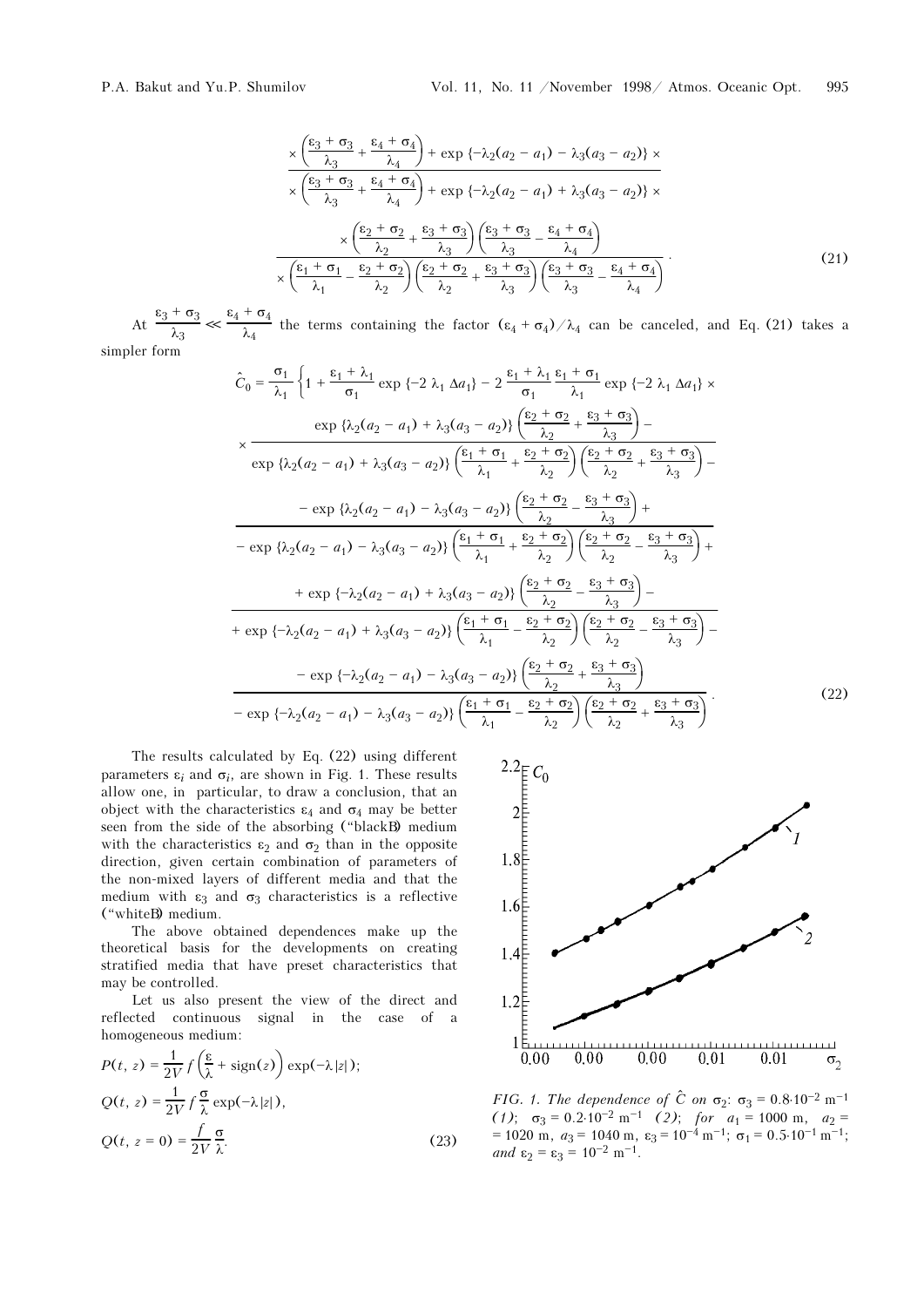In the case of a homogeneous medium one can calculate the inverse Fourier transform

$$
P(t, z) = \frac{f}{V} e^{-\epsilon |z|} \delta\left(t - \frac{z}{V}\right) \eta(z) + \frac{1}{2} f \sigma \sqrt{\frac{Vt + z}{Vt - z}} \times \frac{1}{\lambda \left(\sigma \sqrt{(Vt)^2 - z^2}\right)} e^{-\epsilon Vt} \eta(Vt - |z|); \tag{24}
$$

$$
Q(t,z) = \frac{1}{2} f \sigma e^{-\varepsilon V t} I_0 \left( \sigma \sqrt{(Vt)^2 - z^2} \right) \eta (Vt - |z|), \quad (25)
$$

where  $I_1(\ldots)$  and  $I_0(\ldots)$  are the modified Bessel functions of the first kind and the first and zero order, respectively.

These are the exact solutions of a one-dimensional radiative transfer equation of the problem on pulse propagation through a homogeneous scattering medium.

The backscattering signal received at the point  $z = 0$  is as follows:

$$
Q(t, 0) = \frac{1}{2} f \sigma e^{-\varepsilon V t} I_0(\sigma V t) \eta(t).
$$
 (26)

Here  $\eta(t)$  is the unit-step function.

Let us note that the direct  $(Eq. (4))$  and backward (Eq. (25)) scattered signals fill the interval  $- Vt < z < Vt$ , that is being extended with increasing t.

Hence, the backward scattered signal is symmetrical relative to  $z = 0$ . The calculated curve of the relative value of the direct signal  $P/P_{\text{max}}$  distribution over z at an arbitrary moment is shown in Fig. 2.



FIG. 2. The dependence of  $P/P_{\text{max}}$  on the distance z, (m), to the emitter at  $Vt = 40$ ,  $a = 30$  (1), 4 (2), 3.5 (3), 3 (4), 2.5 (5), and 2 (6),  $a = \sigma Vt$ .

It is worth noting the nonmonotonic behavior of the direct signal distribution that appears in the interval  $-Vt < z < Vt$  at large values of the reflection coefficient  $\sigma$  with the signal extrema being at the points inside the interval  $-Vt < z < Vt$ .



FIG. 3. The calculated results: (a) dependence of  $Q(T, 0)/(f/2V)$  on a at  $b = 1.1$  for  $k = 8$  (1), 6 (2), 4 (3), 2 (4), and 0 (5); (b) dependence of  $Q(T, 0)/(f/2V)$  on a at  $b = 4.4$  for  $k = 4, 6, 8$  (1), 2 (2), and 0 (3).